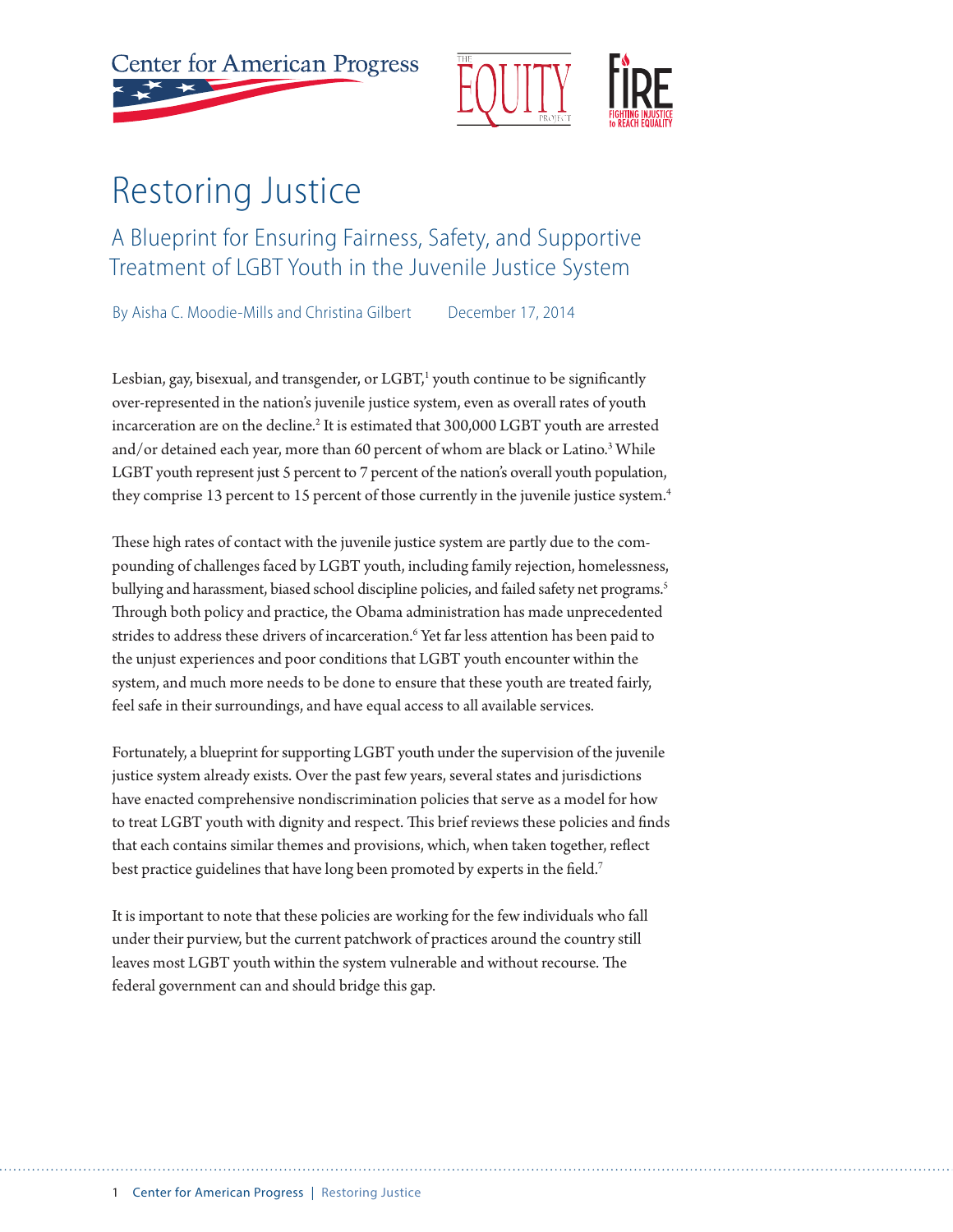To do so, the Office of Juvenile Justice and Delinquency Prevention at the U.S. Department of Justice should facilitate widespread adoption of LGBT-supportive juvenile justice policies and procedures and should advise all jurisdictions to include practice guidelines regarding the following:

- Nondiscrimination provisions
- Screening and intake
- Classification and housing placement
- Confidentiality
- Privacy and safety for transgender youth
- Respectful communication
- Access to LGBT supports
- Medical and mental health services and treatment
- Staff training and policy dissemination
- Youth education and policy dissemination
- Enforcement

This brief lifts up what works for LGBT youth by outlining the critical components of model juvenile justice policies that are already being implemented around the country and offers sample language that all jurisdictions can adopt.

# LGBT youth experience high rates of discrimination and abuse

LGBT youth across the country face significant bias, harassment, and unfair treatment throughout the course of their delinquency cases and are confronted with a range of issues within the juvenile justice system. These include unsafe detention settings, inadequate medical and mental health resources, and blatant disrespect and disregard for their sexual orientation and/or gender identity.

Eighty percent of juvenile justice professionals who responded to an Equity Project survey indicated that a lack of safety in detention was a serious issue for LGBT youth,<sup>8</sup> and more than half of detention workers surveyed reported having personal knowledge of situations where LGBT youth were mistreated because of their sexual orientation or gender identity.9 For example, LGBT youth are often singled out and punished for engaging in the same, consensual, age-appropriate behaviors as their heterosexual peers, such as hugging and kissing; reprimanded and banned from dressing or presenting in a manner consistent with their gender identity; and denied access to adequate sexual and mental health care services.<sup>10</sup>

What's more, even well-meaning juvenile justice professionals lack an understanding of the unique challenges LGBT youth face, as well as the training and resources to support them. This limits their ability to fulfill their professional and ethical responsibility to foster safe and supportive environments for these youth.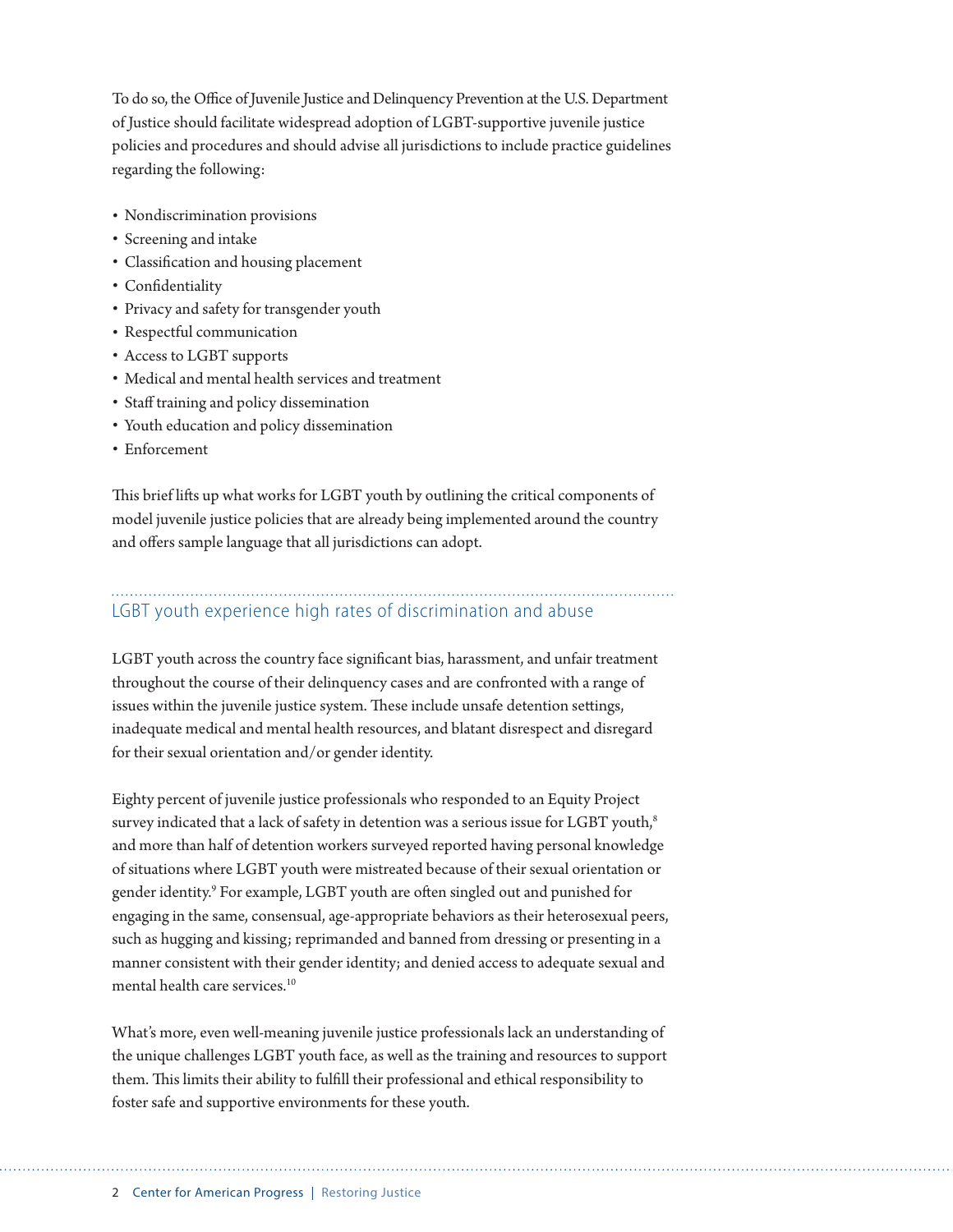## Model policies exist and are working

Fortunately, more than a dozen states and jurisdictions around the country are actively addressing the disproportionate representation and discriminatory treatment of LGBT youth in the juvenile justice system. These programs and policies work against the systemic inequities that undermine fair and just treatment of these youth and derail their transition back into their communities.

It is important to note that while some LGBT juvenile justice policies are facility specific and apply only to youth in secure confinement, the best policies will apply across social service and juvenile justice agencies and protect any youth in the juvenile justice system, meaning any youth under any type of supervision of the state, whether that is in nonsecure, out-of-home placement; pre-adjudication or post-adjudication secure confinement; or at home and on probation.

### **Red Hook Residential Center**

Red Hook is a model of what good policy looks like in practice. Located in New York City, the facility is fostering an inclusive space that is welcoming to LGBT youth sent to them by the state juvenile court system.

For example, many youth were concerned about how the commissary was split by genderspecific products so that males could only purchase items from the male commissary and vice versa. The residents spoke up to the staff about their concerns, which prompted a policy change that allowed all youth to have access to items from both commissaries, effectively deeming Red Hook's grooming products gender neutral.

Such transparency in their grievance policy and responsiveness to the complaints of LGBT youth goes a long way toward making them feel safe and supported, despite the detention setting. What's more, policies such as the mandatory annual staff trainings that keep staff abreast of issues concerning LGBT youth and open access to LGBT-inclusive resources within the center set the tone for rehabilitation rather than resentment, which helps get LGBT youth back on track once they are released.<sup>11</sup>

Based on the authors' review, the following states and jurisdictions have at least one type of written policy that applies to LGBT youth in the juvenile justice system: California; Cook County, Illinois; Hawaii; Louisiana; Washington, D.C.; Massachusetts; Michigan; New Jersey; New Orleans, Louisiana; New York City, New York; Ohio; and Philadelphia, Pennsylvania.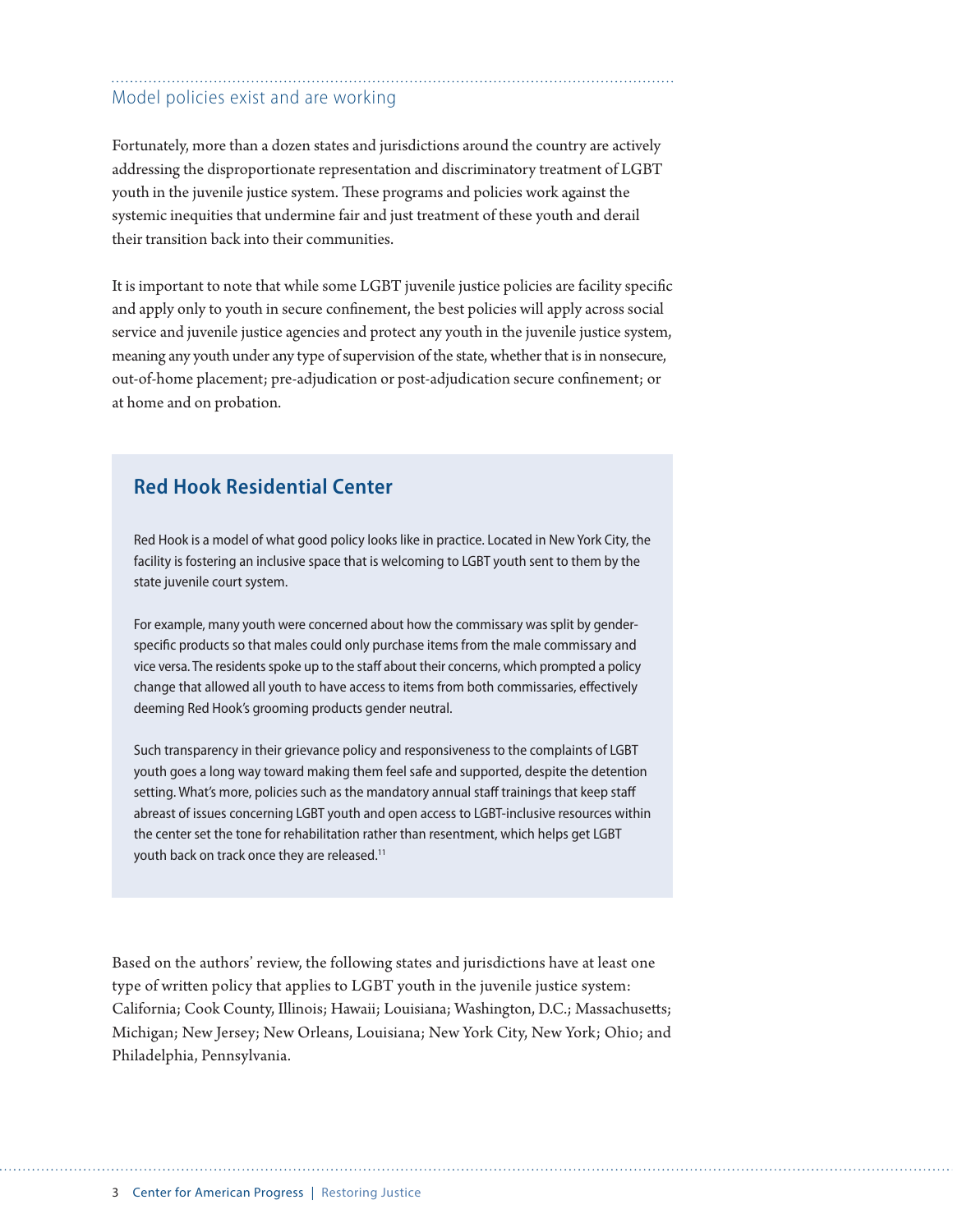While there are variances across policies, each contains similar key elements that reflect the best thinking and practices from experts in the field. In fact, these policies include many of the recommendations from two exemplary sources. The first is the Model Non-Discriminatory Services Policy from "Hidden Injustice,"12 an in-depth report about the experiences of LGBT youth in the juvenile justice system. The second, "A Roadmap for Change,"13 is one of the first comprehensive publications to offer federal policy recommendations to address the myriad criminal justice issues that impact LGBT people and people living with HIV, or PLWH, including LGBT youth.

Taken together, these existing policies form the blueprint for supporting LGBT youth and serve as a real-time case study in what works. Each of the critical components of a model juvenile justice policy is outlined below, and sample language has been pulled directly from the text of the various jurisdictional policies and statutes noted above.<sup>14</sup>

### Nondiscrimination provisions

A strong and comprehensive nondiscrimination clause—one that mandates that staff<sup>15</sup> maintain and promote a facility that provides the highest quality of services to youth regardless of sexual orientation or gender identity—must be the foundation of all juvenile justice policies. Yet only 10 states currently protect youth on the basis of both sexual orientation and gender identity.<sup>16</sup>

Policies should underscore the responsibility of staff to model fair, respectful, and nonjudgmental behaviors and to protect LGBT youth from discrimination and harassment—physical, verbal, sexual, or otherwise—by their peers.

Additionally, clothing, grooming, and gender presentation are often defining characteristics for all adolescents, including LGBT youth who may be gender nonconforming. Staff should respect LGBT youth's self-expression and allow them to dress and present themselves in a manner consistent with their gender identity and/or expression. Similarly, grooming rules and restrictions regarding hair, makeup, shaving, etc. should be the same across male and female facilities and all youth should be held to the same dress code standards.17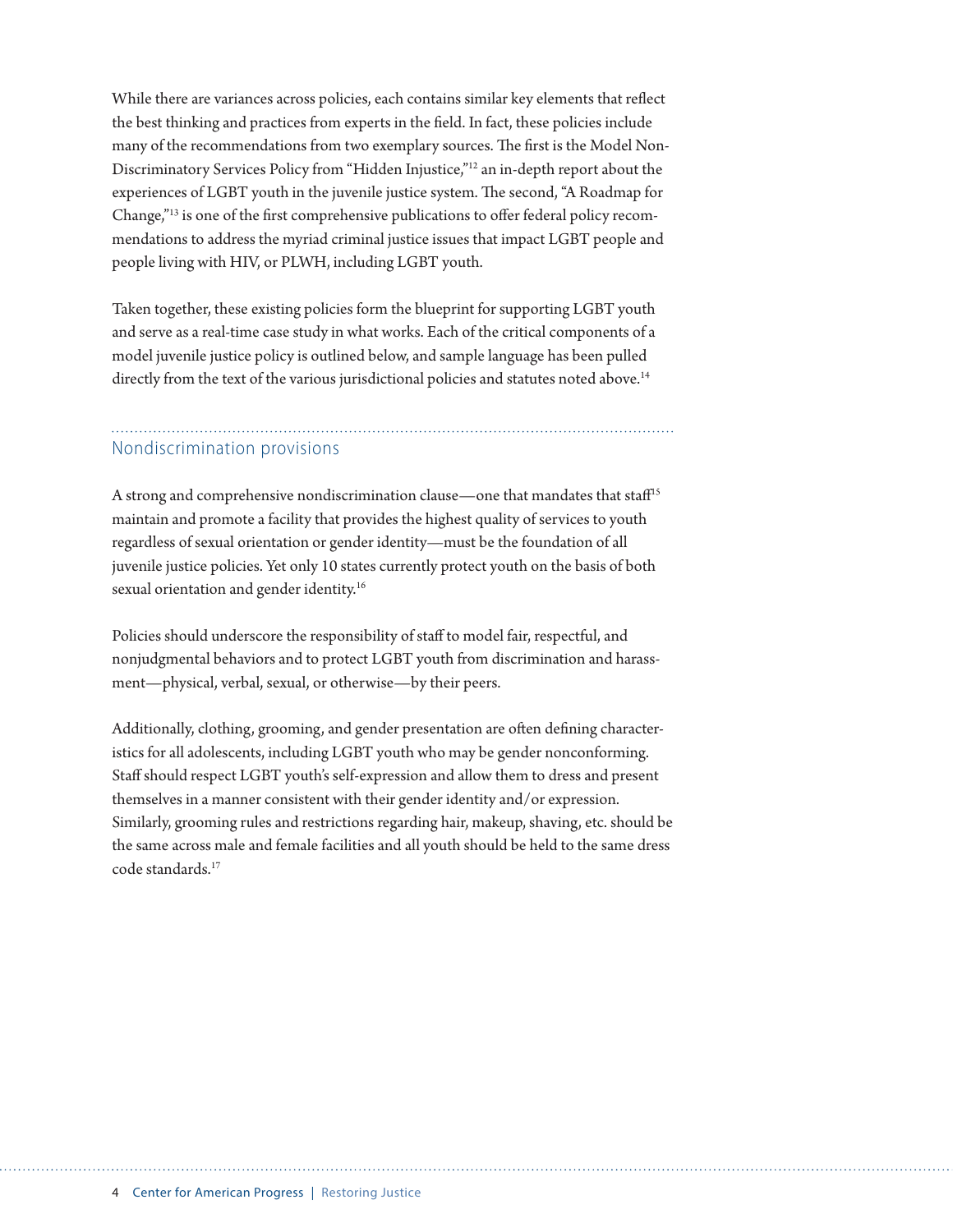The following are a sample of nondiscrimination provisions that are inclusive of LGBT youth:

#### Nondiscrimination provisions

- Employees, volunteers, and contract providers that offer services under the supervision of [name of the system] shall not discriminate against or harass, physically or verbally, any youth in their care because the youth is LGBT or because the employee perceives a youth to be LGBT.
- Staff shall work to meet the diverse needs of youth in care and shall provide a safe, healthy, and accepting environment in which all individuals are treated with respect and dignity.
- Staff shall provide LGBT youth with access to educational, rehabilitative, recreational, and other programming on the same basis as other residents.
- Staff shall provide fair and equal treatment to all youth in care and custody and shall protect youth from harassment and discrimination.<sup>18</sup>

#### Gender presentation

- Youth should not be required to maintain hairstyles or to dress in keeping with a style perceived to be appropriate for one gender or the other.
- All youth should be permitted personal freedom in personal grooming as long as their appearance does not conflict with the facility's requirements for safety, identification, and hygiene.
- Transgender and gender nonconforming youth may possess items necessary to present their gender identity consistent with safety and security procedures, including binders, packers, girdles, breast inserts, bras, and other items as requested.<sup>19</sup>

## Screening and intake

The intake process presents an initial opportunity for staff to identify the unique needs of LGBT youth and concerns the youth might have about their safety. Policies and procedures should foster safe and supportive environments where LGBT youth feel comfortable disclosing their sexual orientation and gender identity at their own pace. Staff should be aware of the stages of development of a youth's sexual orientation and gender identity and not assume that a youth is LGBT unless the young person voluntarily identifies as such.<sup>20</sup>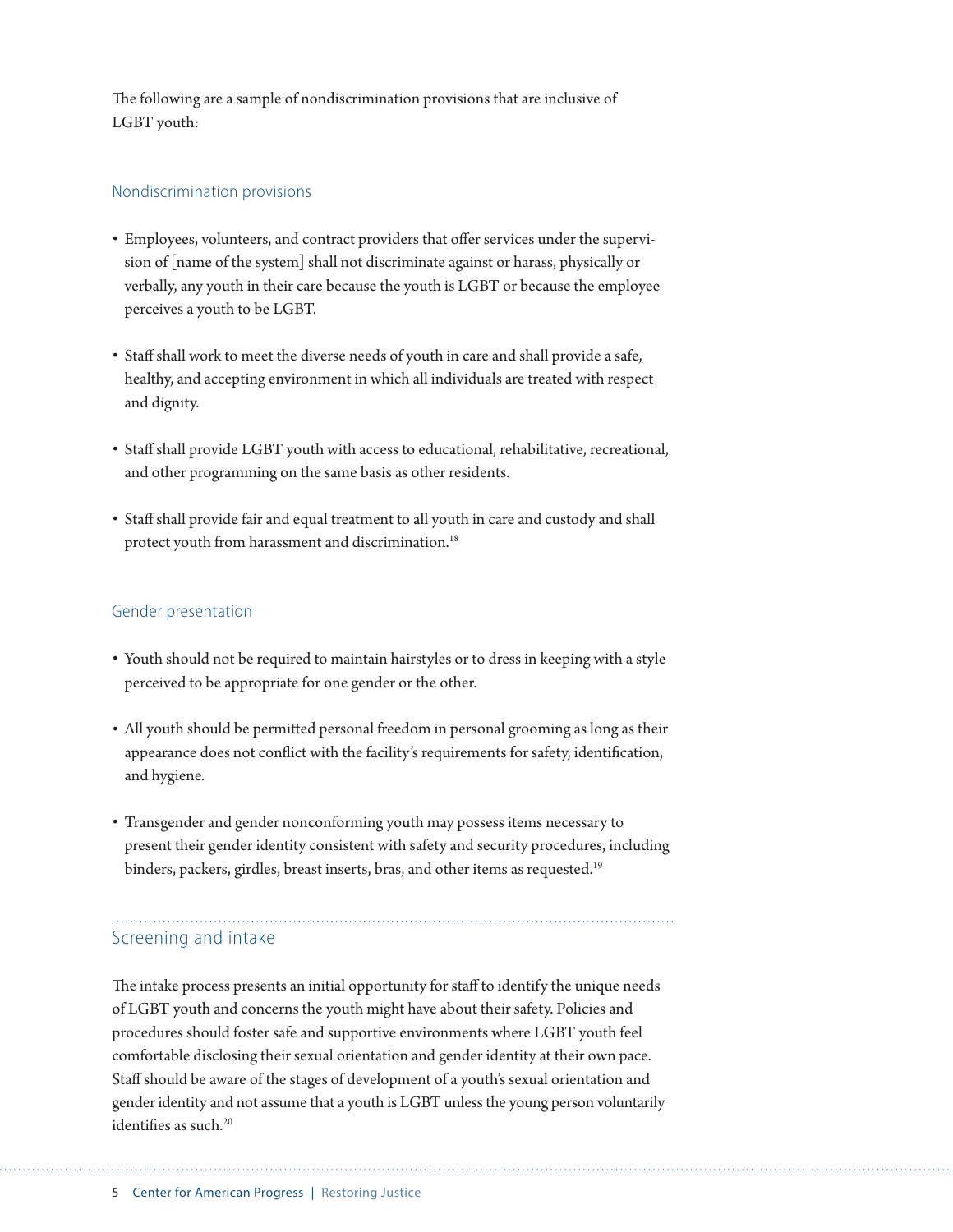At intake, interviewers must take care to sensitively inquire without judgment about any fears that youth may have of being harassed or ostracized in the facility or placement.<sup>21</sup> Youth may voluntarily disclose their sexual orientation and/or gender identity when and if they feel ready and when and if a safe environment and trusting relationship has been established, but no youth should be compelled to disclose.<sup>22</sup>

Sample screening and intake provisions include:

- Some youth will disclose that they are LGBT. If a youth discloses their sexual orientation or gender identity, the intake worker should talk with the youth about it in an open and nonjudgmental fashion and determine if the youth has particular concerns or needs related to being LGBT.
- Upon conducting an intake of a youth, staff shall ask the youth how they identify by gender, and the youth shall receive placement and services, as appropriate, in accordance with their gender identity.<sup>23</sup>

### **Massachusetts Department of Youth Services**

Massachusetts' LGBT nondiscrimination policy has been lauded as the most comprehensive to date, and it contains all of the key provisions recommended in this brief. Enacted in July 2014, it is the newest policy to take effect around the country, and it already has had a positive impact. This is due in large part to the great work of the Department of Youth Services, or DYS, in training staff to communicate respectfully with LGBT youth during screening and intake and ensure that they are fully informed about their rights under the new policy.

"One of the most satisfying comments on this issue actually came from a youth who was being interviewed by a federal [Prison Rape Elimination Act] auditor this summer," says Lisa Belmarsh, DYS director of training and policy. "As part of the audit, this auditor had specific questions to ask youth who identified as LGBT. As the story goes, after one such interview, the auditor told our PREA compliance manager, Monica King, that he had been taught the proper interviewing techniques for LGBT youth from this one youth. Apparently when the auditor started asking the youth about her LGBT status and other questions, she interrupted him telling him he was not being respectful in the way he was asking her the questions. She then said that this was 'not the way DYS did it.' She then told him how DYS asked the intake questions and gave him the information he needed. He was very impressed, to say the least!"

This example indicates that the youth had a positive initial intake experience with a culturally competent juvenile justice professional who was well trained in the state's new LGBT-specific policies and procedures. It also suggests that, despite the detention setting, this youth felt supported and empowered to speak up for herself and knew that she had the right to be treated with dignity and respect.<sup>24\*</sup>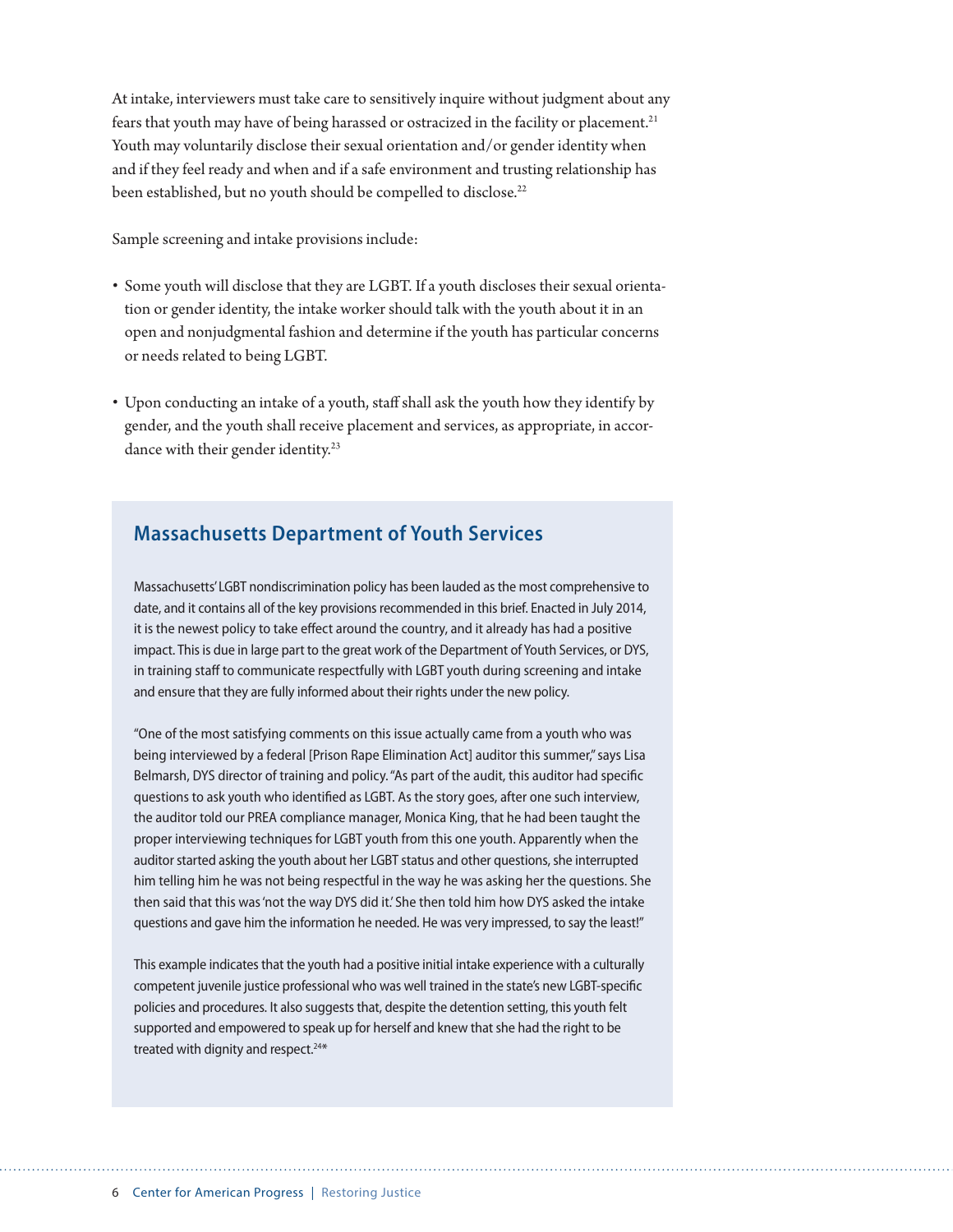# Classification and housing placement

As a general rule, LGBT youth should be classified and housed in accordance with their gender identity. This includes placement in sex-segregated rooms that reflect their gender identity, as well as access to appropriate gender-specific facilities, such as showers and restrooms. Youth should not be isolated as a means of keeping them safe nor prohibited from having a roommate based on their actual or perceived sexual orientation. However, decisions on placement should be individualized based on a youth's physical and emotional well-being and their own perspective about where they will be most secure.

Sample classification and placement provisions include:

#### Limits on isolation and segregation of LGBT youth

- In accordance with the guidelines of the Prison Rape Elimination Act, or PREA, LGBT youth shall not be placed in isolation or segregation as a means of keeping them safe from discrimination, harassment, or abuse except under court order or for medical reasons.
- Any youth who report feeling safer sleeping in individual quarters shall be allowed to do so when available at that placement. No youth shall be forced into individual sleeping quarters.<sup>25</sup>

#### Placement decisions based on gender identity

- Youth who identify as transgender should be placed in a location consistent with the stated gender identity, absent a safety-based objection.
- LGBT youth should not be placed in particular housing, bed, or other assignments solely on the basis of such status nor should being LGBT be considered an indicator of likelihood of being sexually abusive.<sup>26</sup>

#### Classification decisions based on individualized assessment

- In order to make decisions for specific residents, a multidisciplinary team of trained, experienced professionals from diverse disciplines should be convened to provide a comprehensive assessment within 48 hours of the resident's arrival.
- Placement decisions for youth, especially transgender youth, should be reassessed at least monthly to review any threats to safety experienced by the youth.<sup>27</sup>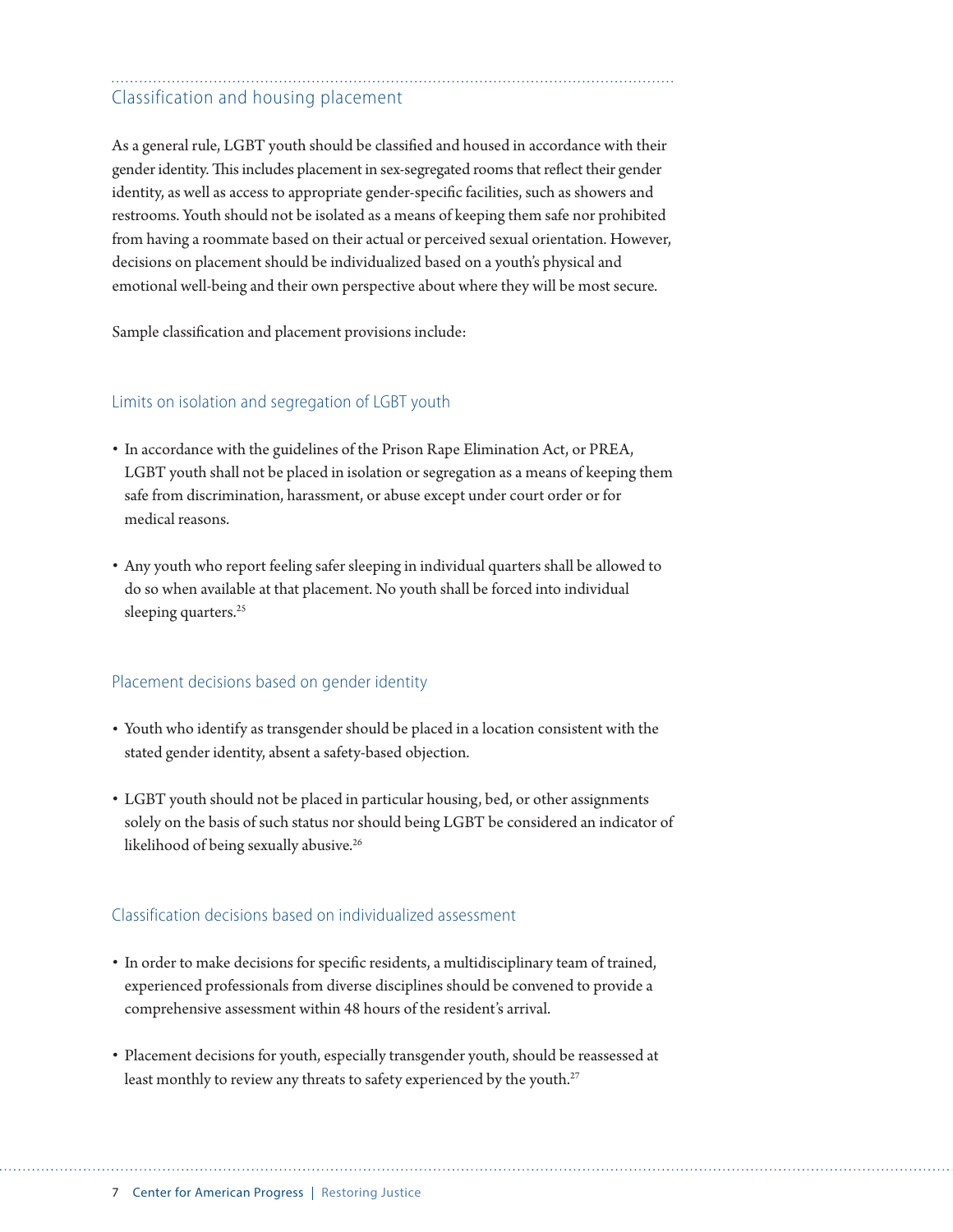## Confidentiality

As noted above, LGBT youth will disclose their sexuality and gender identity at their own discretion. Staff should never disclose this information to any outside parties, including health care or social service providers or a youth's family and friends, without explicit consent of the young person, unless otherwise required by the law. Even when personnel are compelled to share youth's confidential information, they should first notify youth that this information will be shared and why.

### Privacy and safety of transgender youth

Simply put, all youth have a right to privacy, and no one should be subject to physical exposure in any setting that would invade their privacy, render them vulnerable to abuse, and/or humiliate or degrade them.

Sample privacy and safety provisions include:

- Transgender youth should be provided with safety and privacy when using the shower and bathroom and when dressing and undressing. Transgender youth should not be required to shower or dress in front of other youth and should be permitted to use a single occupancy bathroom and shower if available.
- Staff shall not physically search youth in any manner that is humiliating or degrading or for the purpose of determining the youth's physical anatomy. Transgender youth may request that either a male or female staff member conduct a strip search when such searches are required.<sup>28</sup>

### Respectful communication

Communication with youth is an essential function of any adult working in the juvenile justice system. It is imperative that juvenile justice professionals use appropriate, welcoming language in their communication with all youth. Such communication is particularly important for establishing trust with LGBT youth, who may shut down when they see red flags—such as presumptions that the youth is heterosexual or indications of what they perceive to be homophobia—and may censor what and how they communicate based on their feelings of safety.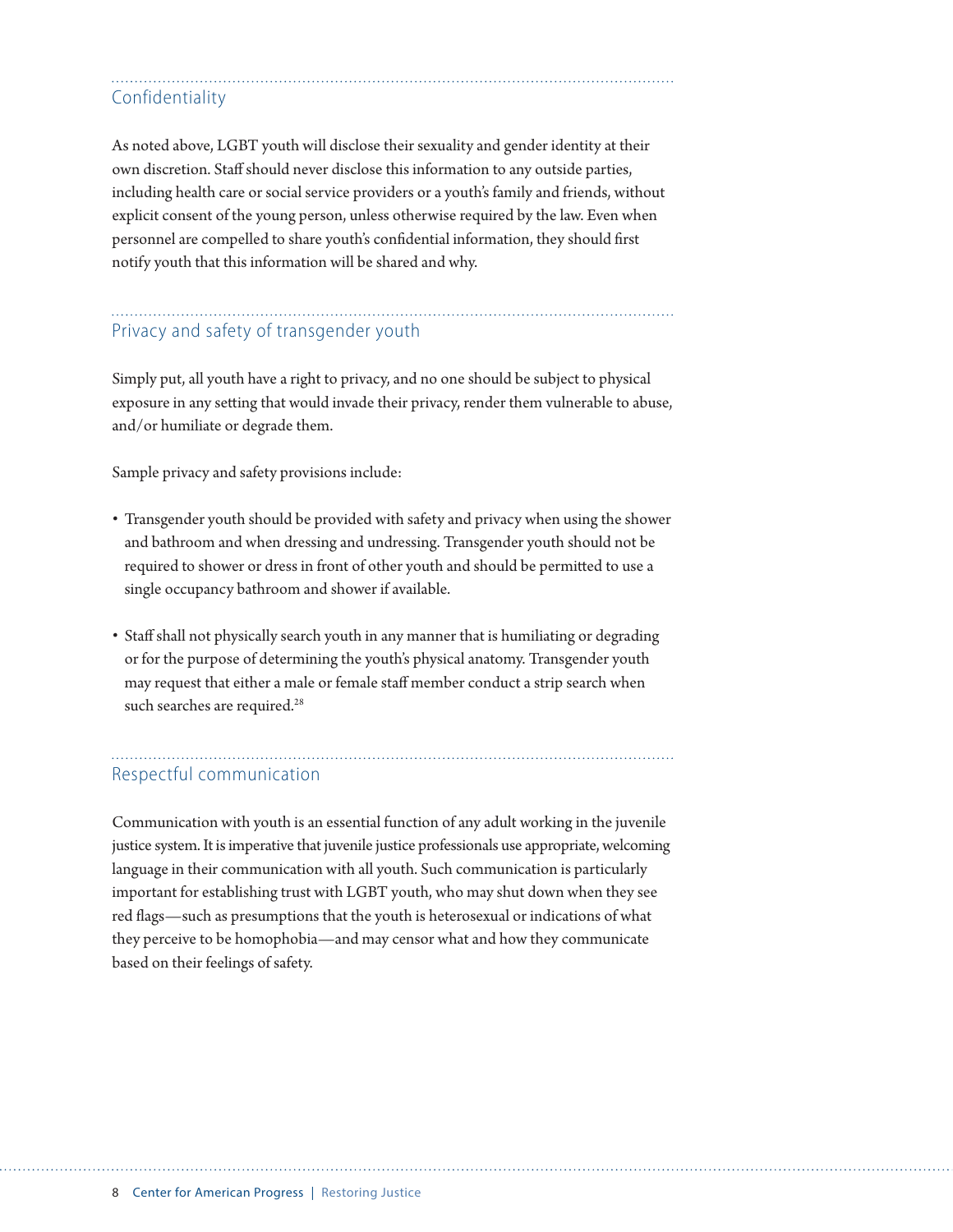Sample communication provisions of any juvenile justice policy include:

#### No demeaning language

- Staff must use respectful language and terminology and must not use terms that convey prejudice or discrimination toward LGBT youth.
- Staff must promptly and consistently intervene to stop other youth from using terms that convey prejudice or discrimination toward LGBT youth.
- Staff must not imply or tell LGBT youth that they are abnormal, deviant, or sinful or that they can or should change their sexual orientation, gender identity, or gender expression.<sup>29</sup>

#### Preferred name and pronoun use

- Youth's chosen names and pronouns that reflect their gender identity must be used and respected, even if their name has not been legally changed.
- A request by youth to use gender-neutral pronouns should be honored as well.
- Youth may indicate whether they want their chosen names to be used in writing and whether they want them shared with anyone else.<sup>30</sup>

# Access to LGBT supports

In addition, facilities should provide access to supportive age-appropriate materials, such as LGBT-inclusive magazines and books, and allow access to advocacy groups that provide information to youth about LGBT issues.

Sample presentation access provisions include:

- LGBT literature and other visible signs should be available in the common areas, office, etc. that indicate staff are knowledgeable and open to communication on these topics.
- Libraries shall include LGBT-affirming books, magazines, and other materials, and all youth should be made aware of these resources and have access to them.<sup>31</sup>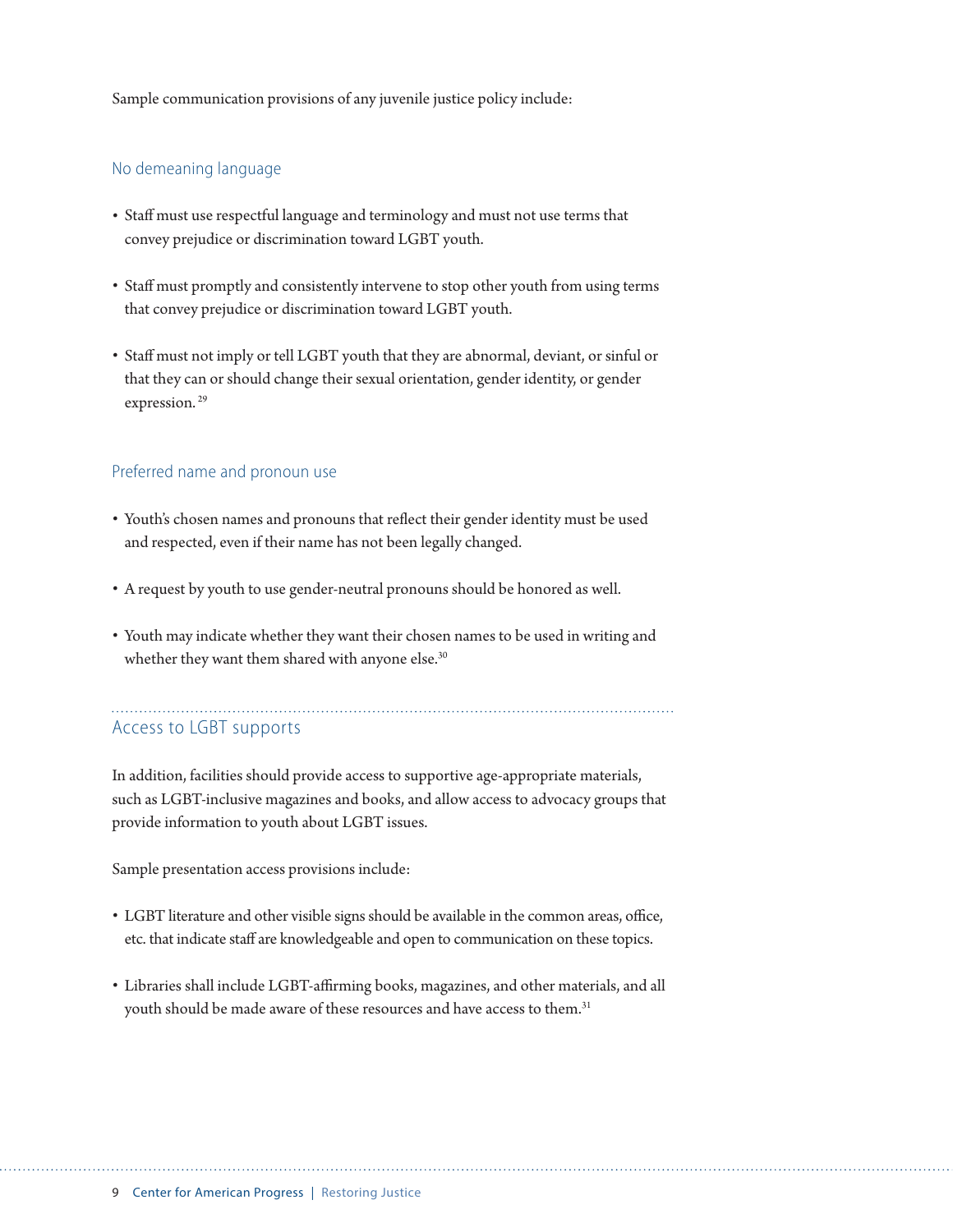# Medical and mental health services and treatment

Youth under supervision of the state, particularly youth in confinement, must receive, at a minimum, constitutionally adequate health care.<sup>32</sup> Denying appropriate treatment to transgender youth so they can live in line with their gender identity poses serious risk of negative health and social consequences, including depression and suicide attempts.33 Both the American Medical Association and the American Psychological Association have adopted public statements recognizing the necessity for transition-related medical care and have called for improved access to these treatments.<sup>34</sup> In addition, these and other reputable health organizations have adopted statements regarding the need for transgender-specific care in institutional settings.<sup>35</sup> All juvenile justice professionals play an important role in ensuring that youth in the custody or under supervision of the court have access to adequate medical and mental health care.

Transgender youth who receive appropriate medical care have more-positive outcomes. For example, in one case study, "an attorney achieved a groundbreaking victory for her 15-year-old transgender client" when a court-ordered assessment resulted in a successful argument for her client to receive transition-related health care treatment.<sup>36</sup> The attorney stated:

*[The order] has been pivotal for [her] client's development and well-being. It has allowed her to receive the standard transition-related medical and mental health treatment she needs, and it has given her hope that the courts and foster care system are capable of affirming and respecting her identity.'37*

In addition to particular medical care for transgender youth, it is also important to note that LGBT youth may suffer psychological abuse through inappropriate treatment and/ or services, such as so-called "conversion" therapy.38 Also known as "reparative" therapy or "sexual-orientation change efforts," conversion therapy is a dangerous practice that attempts to change someone's sexual orientation or gender identity—literally to convert an individual from gay to straight. Conversion therapy has been discredited and highly criticized by virtually all major American medical, psychiatric, psychological, and professional counseling organizations.39 In addition to being ineffective, conversion therapy has been found to actually cause harm. People who have undergone conversion therapy have reported increased anxiety, depression, and in some cases, thoughts of suicide.<sup>40</sup> It is important to note that even if not officially called reparative or conversion therapy, there may be other counseling efforts aimed at changing a young person's sexual orientation or gender identity. Whether these efforts come from a licensed therapist, a school counselor, a priest or minister, or some other advocate, they are still just as harmful and should be prohibited.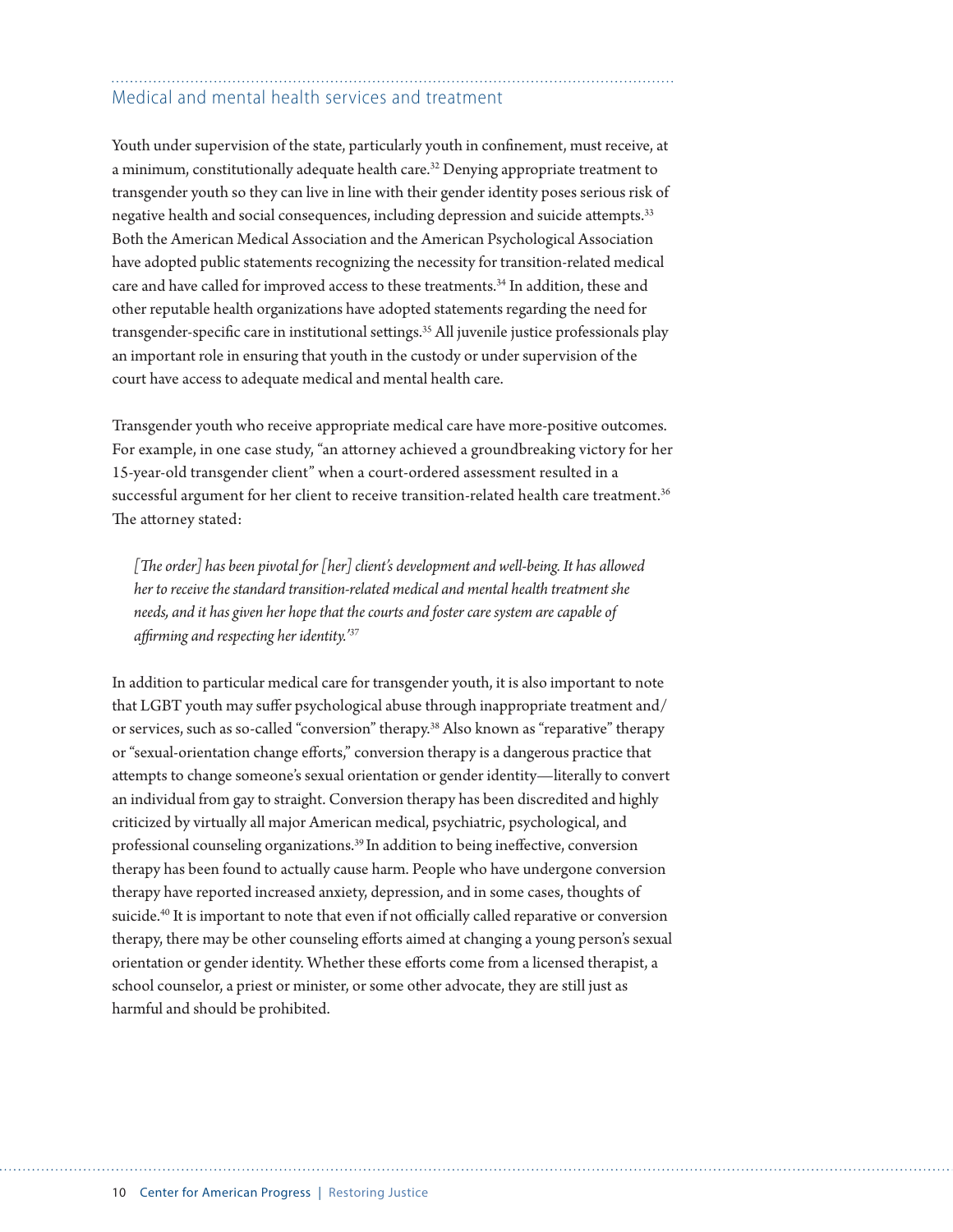Although ill equipped to do so, the juvenile justice system has become a de facto mental health provider for many youth. While not all LGBT youth require mental health services, for those who do, it is critical to have providers competent in working with LGBT youth.

Sample health-care-related provisions of any juvenile justice policy include:

#### Specific medical and mental health care needs of transgender youth

- If a transgender youth has been receiving hormone treatment prior to juvenile justice system involvement, they should continue to be provided with access to that care.
- If a transgender youth requests assessment or treatment, the agency should provide access to medical and mental health care providers who are knowledgeable about the health care needs of transgender youth.<sup>41</sup>

#### Counseling should not try to change LGBT identity

- Agencies shall not employ or contract with mental health providers who attempt to change a youth's sexual orientation, gender identity, or gender expression
- If they request counseling, LGBT youth must be offered counseling by nonjudgmental individuals who are knowledgeable about sexual orientation and gender identity.<sup>42</sup>

#### Sex-offender treatment

• If LGBT youth require sex-offender treatment—only if court ordered and they have been adjudicated delinquent of a sex offense—such treatment must not discriminate based on sexual orientation, gender identity, or gender expression and should not criminalize or pathologize LGBT identity.43

#### Provide appropriate medical and mental health care

- Mental health providers should offer appropriate counseling and information to support LGBT youth related to any questions about their sexual orientation, gender identity, or gender expression, if needed. However, they should not assume that LGBT youth who present mental health issues are struggling with their identity or that their identity is the sole cause for their concerns.
- Medical providers should provide appropriate medical information and health services education for all youth that is inclusive of issues pertinent to LGBT youth.<sup>44</sup>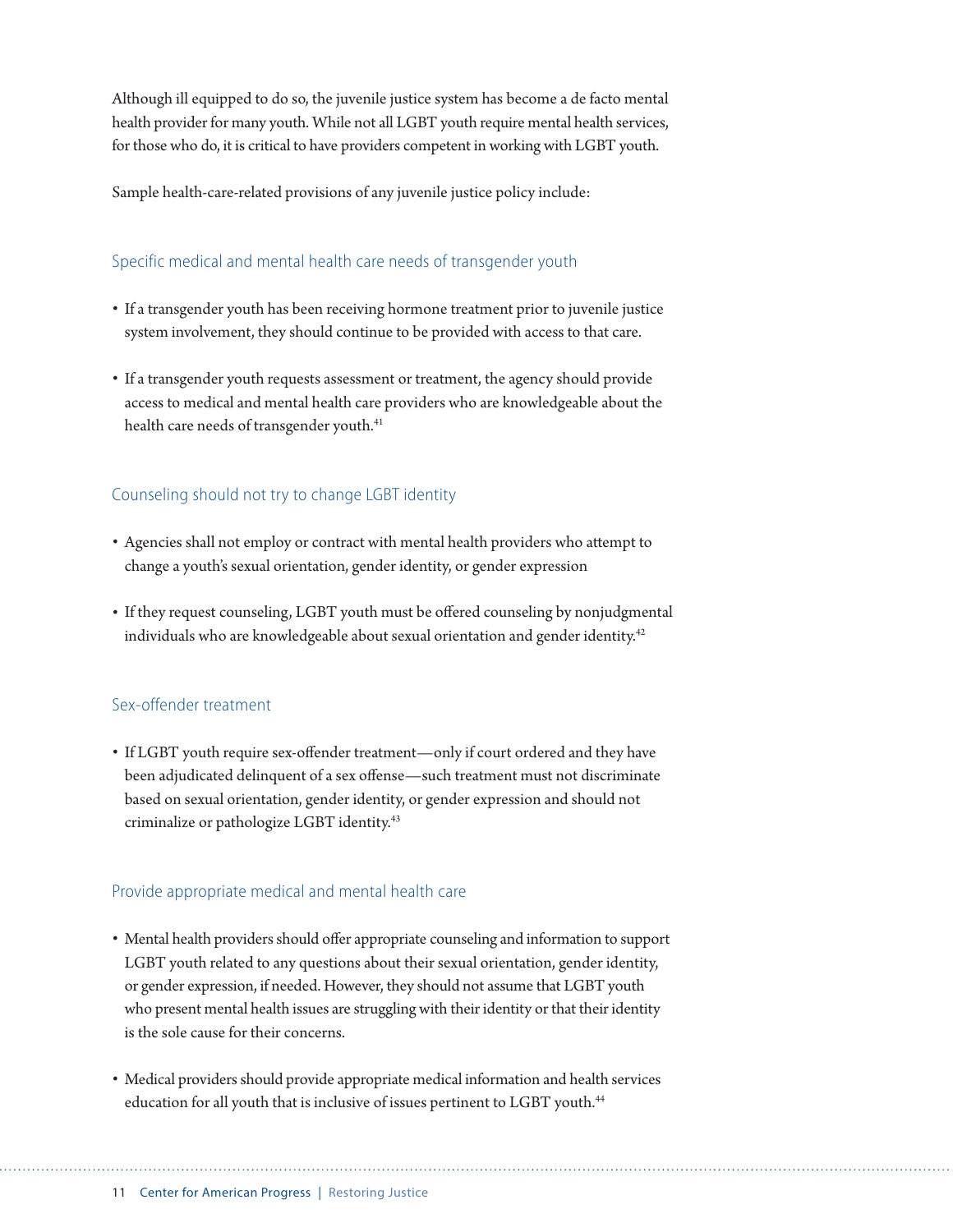# Staff training and policy dissemination

While the creation and implementation of enforceable written policies is imperative, policy development alone is not enough. Juvenile justice professionals need training to serve LGBT youth in a culturally and linguistically competent manner.<sup>45</sup> Without nondiscrimination policies and training, even the most well-meaning juvenile justice professionals are often ill equipped to provide competent and equitable services to LGBT youth.

When facilitating interviews about lessons learned in the Equity Project model sites, where hundreds of juvenile justice professionals have been trained over the past three years, there was a strong sentiment from participants that training is key and must be continuous. Participants in those model sites stated that in order for training to be effective, it must be ongoing due to high turnover rates. Training also must be mandated within an agency's written policy.<sup>46</sup>

Notably, many of the jurisdictions with inclusive nondiscrimination policies on the books have assigned dedicated staff to serve as LGBT liaisons who aid in the ongoing training, dissemination, and implementation of these policies—from Massachusetts' regional directors to Cook County, Illinois', multidisciplinary team.47

Sample staff training policy provisions include:

#### **Training**

- All agency employees, volunteers, and contractors must be trained on ensuring dignity, respect, and fairness for LGBT youth in their care. These trainings may include, but are not limited to:
	- How to create and maintain a safe and accepting environment
	- How to work with LGBT youth in a respectful and nondiscriminatory manner
	- How to communicate effectively and professionally with LGBT youth
	- How to draft and implement effective grievance procedures for youth to report discrimination or harassment based on sexual orientation, gender identity, and gender expression
	- The content of any policy put forth at the facility<sup>48</sup>

#### Policy dissemination

• All agency employees must receive a copy of the policy with any orientation materials and acknowledge receipt and understanding of this policy with their signature and the date.<sup>49</sup>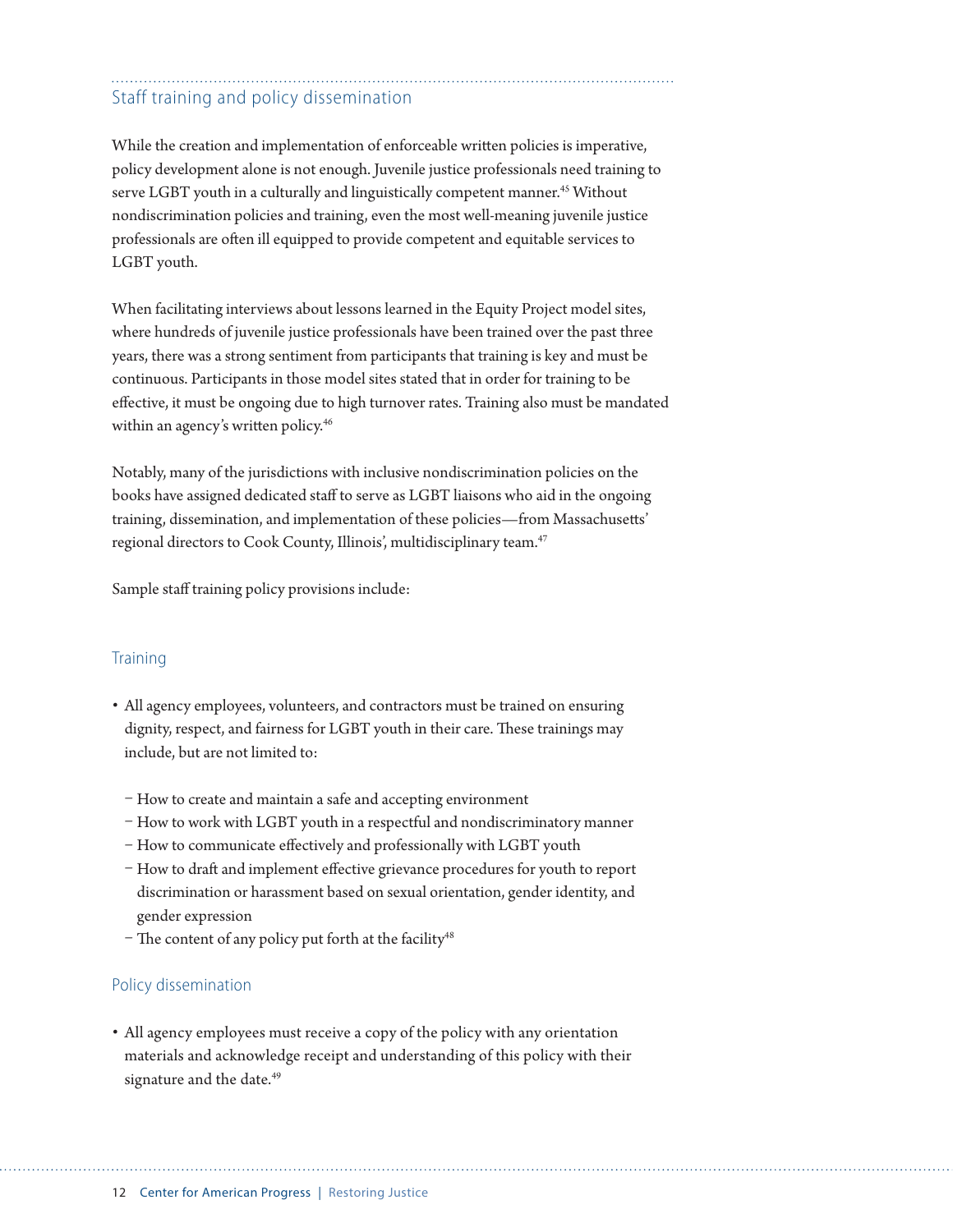# Youth education and policy dissemination

In addition to staff training, youth should be apprised of all of their rights when entering the juvenile justice system. This includes education about the system's nondiscrimination policies and practices and information on how to file complaints.

Sample youth education and policy provisions include:

- Youth must be told that an agency will provide an inclusive organizational culture where all youth are respected and safe. Youth must be told that name-calling and other harassment, based on any characteristics, will not be accepted
- Youth should be informed of all of their rights and responsibilities under the agency policy.
- Youth should be informed of the procedures for reporting complaints.<sup>50</sup>

# Enforcement

A policy is only effective if there are mechanisms in place to ensure that it is enforced consistently. Each juvenile justice policy should outline disciplinary actions for those who violate the policy with specific accountability provisions for staff. A clear grievance process through which LGBT youth can report and seek recourse for incidents of bias, harassment, and abuse must also be included.

Sample enforcement provisions include:

- Discrimination against or harassment of youth by staff, volunteers, contractors, or other youth on the basis of actual or perceived sexual orientation, gender identity, or gender expression shall not be tolerated.
- Supervisors and managers shall promptly address and investigate any reported incident of alleged discrimination and/or harassment.<sup>51</sup>

Conclusion

These policy guidelines reflect the best practices already in place around the country. All jurisdictions should adopt similar measures to ensure that LGBT youth under the supervision of the juvenile justice system are treated fairly, are free from harm, and receive the supportive treatment and services they deserve.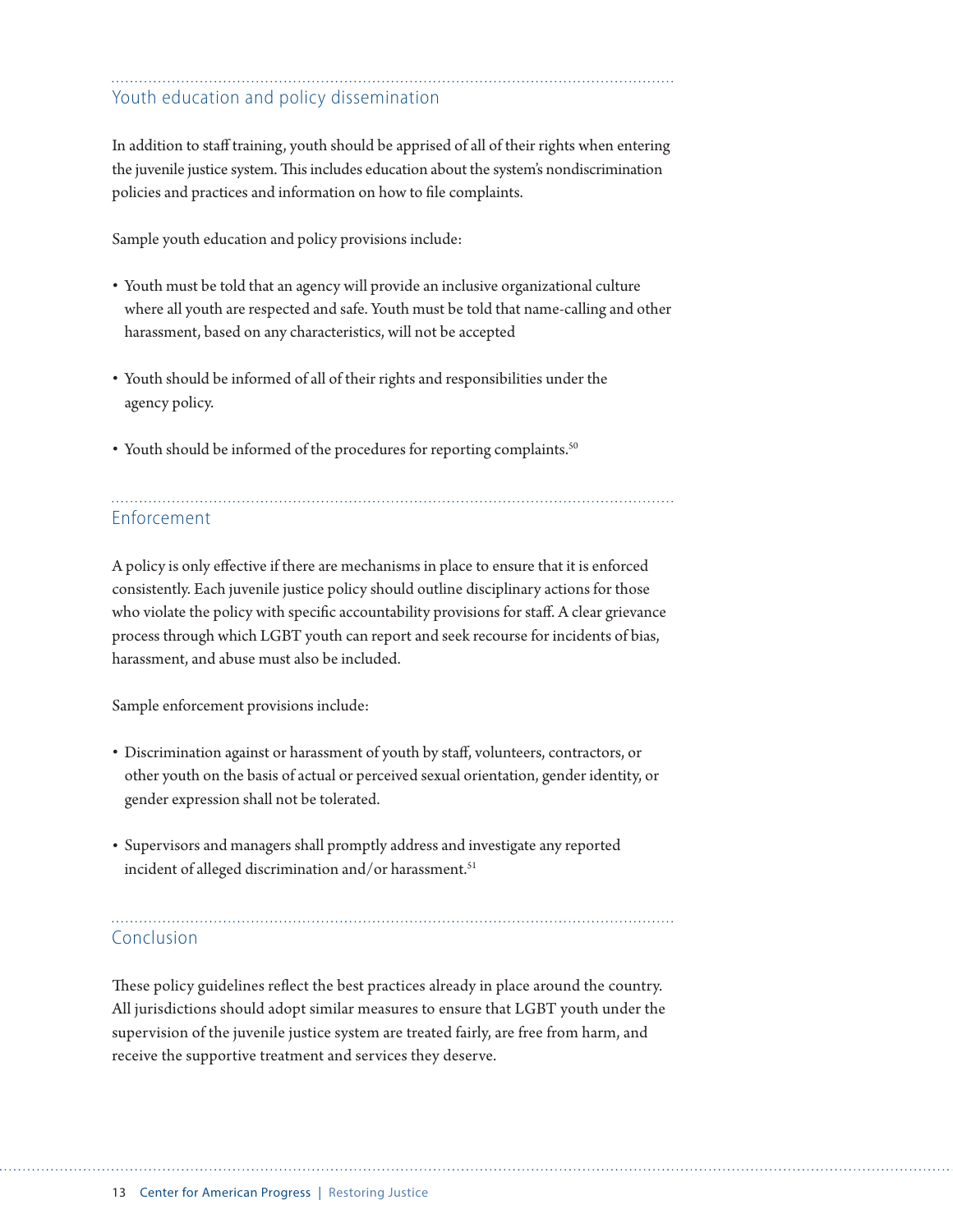*Aisha Moodie-Mills is a Senior Fellow at the Center for American Progress and Director of the FIRE Initiative, which explores the intersections of race, class, sexual orientation, and gender identity and the impact of public policy on LGBT people of color. Christina Gilbert is the director of the Equity Project, an initiative to ensure that LGBT youth in juvenile delinquency courts are treated with dignity, respect, and fairness.* 

*The authors would like to thank Jody Marksamer for his research and inventory of LGBTinclusive juvenile justice policies, on which this research is based. They would also like to thank Faith Deredge for conducting the interviews that are the source of the Red Hook Residential Center and Massachusetts Department of Youth Services profiles.*

*\*Correction, December 23, 2014: The text box on page 6 has been corrected to more accurately reflect the statements of Lisa Belmarsh.*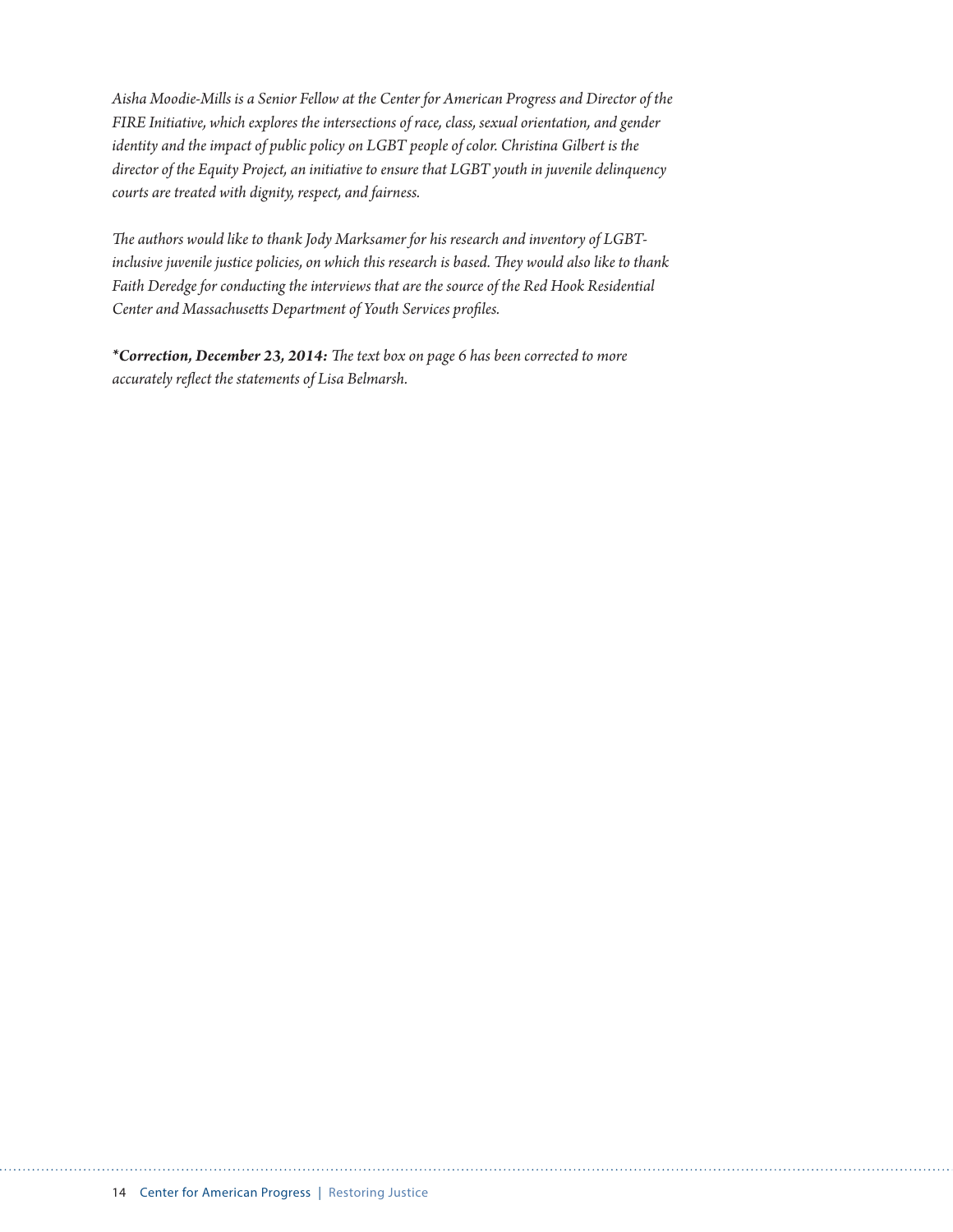#### Endnotes

- 1 This document uses the acronym "LGBT" in the broadest sense possible, and LGBT is intended to be as inclusive as possible of all other identities, unless otherwise specified, such as with regard to research that focuses on gender nonconformity rather than gender identity. This brief also defines "juvenile justice system" in the broadest sense possible to include all facilities, placements, programs, and services with which LGBT youth come in contact while under the supervision of the system, including but not limited to detention and parole.
- 2 The Annie E. Casey Foundation, "Youth Incarceration in the United States" (2013), available at [http://www.aecf.org/m/](http://www.aecf.org/m/resourcedoc/aecf-YouthIncarcerationInfographic-2013.pdf) [resourcedoc/aecf-YouthIncarcerationInfographic-2013.pdf.](http://www.aecf.org/m/resourcedoc/aecf-YouthIncarcerationInfographic-2013.pdf)
- 3 National Juvenile Justice and Delinquency Prevention Coalition, "Recommendations for Juvenile Justice Reform: Opportunities for the Obama Administration" (2011), available at [http://www.sentencingproject.org/detail/](http://www.sentencingproject.org/detail/publication.cfm?publication_id=332) [publication.cfm?publication\\_id=332](http://www.sentencingproject.org/detail/publication.cfm?publication_id=332); Angela Irvine, "'We've had three of them': Addressing the invisibility of lesbian, gay, bisexual, and gender non-conforming youths in the juvenile justice system," *Columbia Journal of Gender and Law* 19 (3) (2010).
- 4 Katayoon Majd, Jody Marksamer, and Carolyn Reyes, "Hidden Injustice: Lesbian, Gay, Bisexual, and Transgender Youth in Juvenile Courts" (San Francisco, CA: The Equity Project, 2009), available at [http://www.equityproject.org/](http://www.equityproject.org/pdfs/hidden_injustice.pdf) [pdfs/hidden\\_injustice.pdf.](http://www.equityproject.org/pdfs/hidden_injustice.pdf)
- 5 Jerome Hunt and Aisha Moodie-Mills, "The Unfair Criminalization of Gay and Transgender Youth: An Overview of the Experiences of LGBT Youth in the Juvenile Justice System" (Washington: Center for American Progress, 2012), available at [http://cdn.americanprogress.org/wp-content/](http://cdn.americanprogress.org/wp-content/uploads/issues/2012/06/pdf/juvenile_justice.pdf) [uploads/issues/2012/06/pdf/juvenile\\_justice.pdf.](http://cdn.americanprogress.org/wp-content/uploads/issues/2012/06/pdf/juvenile_justice.pdf)
- 6 Catherine Hanssens and others, "A Roadmap for Change: Federal Policy Recommendations for Addressing the Criminalization of LGBT People and People Living with HIV" (New York: Columbia Law School Center for Gender & Sexuality Law, 2014), available at [http://web.law.columbia.](http://web.law.columbia.edu/sites/default/files/microsites/gender-sexuality/files/roadmap_for_change_full_report.pdf) [edu/sites/default/files/microsites/gender-sexuality/files/](http://web.law.columbia.edu/sites/default/files/microsites/gender-sexuality/files/roadmap_for_change_full_report.pdf) [roadmap\\_for\\_change\\_full\\_report.pdf](http://web.law.columbia.edu/sites/default/files/microsites/gender-sexuality/files/roadmap_for_change_full_report.pdf).
- 7 Majd, Marksamer, and Reyes, "Hidden Injustice."
- 8 Ibid.
- 9 Ibid.
- 10 Hunt and Moodie-Mills, "The Unfair Criminalization of LGBT Youth"; Hanssens and others, "A Roadmap for Change."
- 11 Judy Yu, associate director of LGBTQ youth issues for the Juvenile Justice Project at the Correctional Association of New York, phone interview with Faith Deredge, October 27, 2014.
- 12 Maid, Marksamer, and Reyes, "Hidden Injustice."
- 13 Hanssens and others, "A Roadmap for Change."
- 14 The state and local LGBT-inclusive juvenile justice policies referenced throughout this brief use similar language, and often the exact wording, in their statutes. Much of this language has been paraphrased or adopted verbatim from the Equity Project's model policy and similar models recommended by professionals in the field. This brief offers sample language that summarizes these provisions.
- 15 "Staff" refers to all employees, contractors, and volunteers that offer services to youth under the supervision of the juvenile justice system.
- 16 Sharita Gruberg and Hannah Hussey, "Fostering Safety: How the U.S. Government Can Protect LGBT Immigrant Children" (Washington: Center for American Progress, 2014), available at [http://www.americanprogress.org/issues/lgbt/](http://www.americanprogress.org/issues/lgbt/report/2014/09/30/98059/fostering-safety/) [report/2014/09/30/98059/fostering-safety/](http://www.americanprogress.org/issues/lgbt/report/2014/09/30/98059/fostering-safety/).
- 17 Majd, Marksamer, and Reyes, "Hidden Injustice."

18 Santa Clara County Probation Department, *Administrative Services Manual*, "Juvenile Lesbian Gay Bisexual and Transgender Policy," adopted October 28, 2013; Cook County Juvenile Temporary Detention Center, *Policies and Procedures*, "Policy #11.10: Lesbian, Gay, Bisexual, Transgender, Questioning, Intersex (LGBTQI) Residents," adopted March 3, 2013; Massachusetts Department of Youth Services, "Policy 03.04.09: Prohibition of Harassment and Discrimination Against Youth," adopted July 1, 2014; District of Columbia Department of Youth Rehabilitation Services, *Policy and Procedures Manual*, "Policy Number: DYRS-007, Lesbian, Gay, Bisexual, Transgender, Questioning, and Intersex (LGBTQI) Youth," May 11, 2012.

19 Ibid.

- 20 Gruberg and Hussey, "Fostering Safety"; Massachusetts Department of Youth Services, "Guidelines for Practices with LGBTQQI and Gender Non-Conforming Youth," adopted July 1, 2014.
- 21 Majd, Marksamer, and Reyes, "Hidden Injustice"; Santa Clara County Probation Department, *Administrative Services Manual*, "Juvenile Lesbian Gay Bisexual and Transgender Policy."
- 22 Massachusetts Department of Youth Services "Guidelines for Practices with LGBTQQI and Gender Non-Conforming Youth."
- 23 Majd, Marksamer, and Reyes, "Hidden Injustice"; Santa Clara County Probation Department, *Administrative Services Manual*, "Juvenile Lesbian Gay Bisexual and Transgender Policy"; Cook County Juvenile Temporary Detention Center, "Policy #11.10"; Massachusetts Department of Youth Services, "Policy 03.04.09"; District of Columbia Department of Youth Rehabilitation Services, *Policy and Procedures Manual*, "Policy Number: DYRS-007."
- 24 Lisa Belmarsh, Massachusetts Department of Youth Services director of training and policy, phone interview with Faith Deredge, October 24, 2014.
- 25 Majd, Marksamer, and Reyes, "Hidden Injustice"; Massachusetts Department of Youth Services, "Policy 03.04.09"; District of Columbia Department of Youth Rehabilitation Services, *Policy and Procedures Manual*, "Policy Number: DYRS-007"; New Orleans Juvenile Detention Center, "Policy 12.3," adopted August 2011; Ohio Department of Youth Services, "Standard Operating Procedure #304.02.01: Lesbian, Gay Bisexual, Transgender, and Intersex Youth," adopted May 10, 2013.
- 26 Ibid.
- 27 Ibid.
- 28 New Orleans Juvenile Detention Center, "Policy 12.3"; Majd, Marksamer, and Reyes, "Hidden Injustice"; New York State Office of Children and Family Services, "PPM 3442.00 LGBTQ Youth," adopted March 17, 2008.
- 29 For example, see New Orleans Juvenile Detention Center, "Policy 12.3," Section B; Ohio Department of Youth Services, "Standard Operating Procedure #304.02.01," Section I; Santa Clara County Probation Department, *Administrative Services Manual*, "Juvenile Lesbian Gay Bisexual and Transgender Policy, Section: Names and Language"; District of Columbia Department of Youth Rehabilitation Services, *Policy and Procedures Manual*, "Policy Number: DYRS-007," Section IX A; Majd, Marksamer, Reyes, "Hidden Injustice," Appendix E, Section III E; and others.
- 30 For example, see New Orleans Juvenile Detention Center, "Policy 12.3," Section B; Santa Clara County Probation Department, *Administrative Services Manual*, "Juvenile Lesbian Gay Bisexual and Transgender Policy, Section: Names and Language"; District of Columbia Department of Youth Rehabilitation Services, *Policy and Procedures Manual*, "Policy Number: DYRS-007," Section IX B; Massachusetts Department of Youth Services, "Policy 03.04.09," Sections VIII A–B; and others.